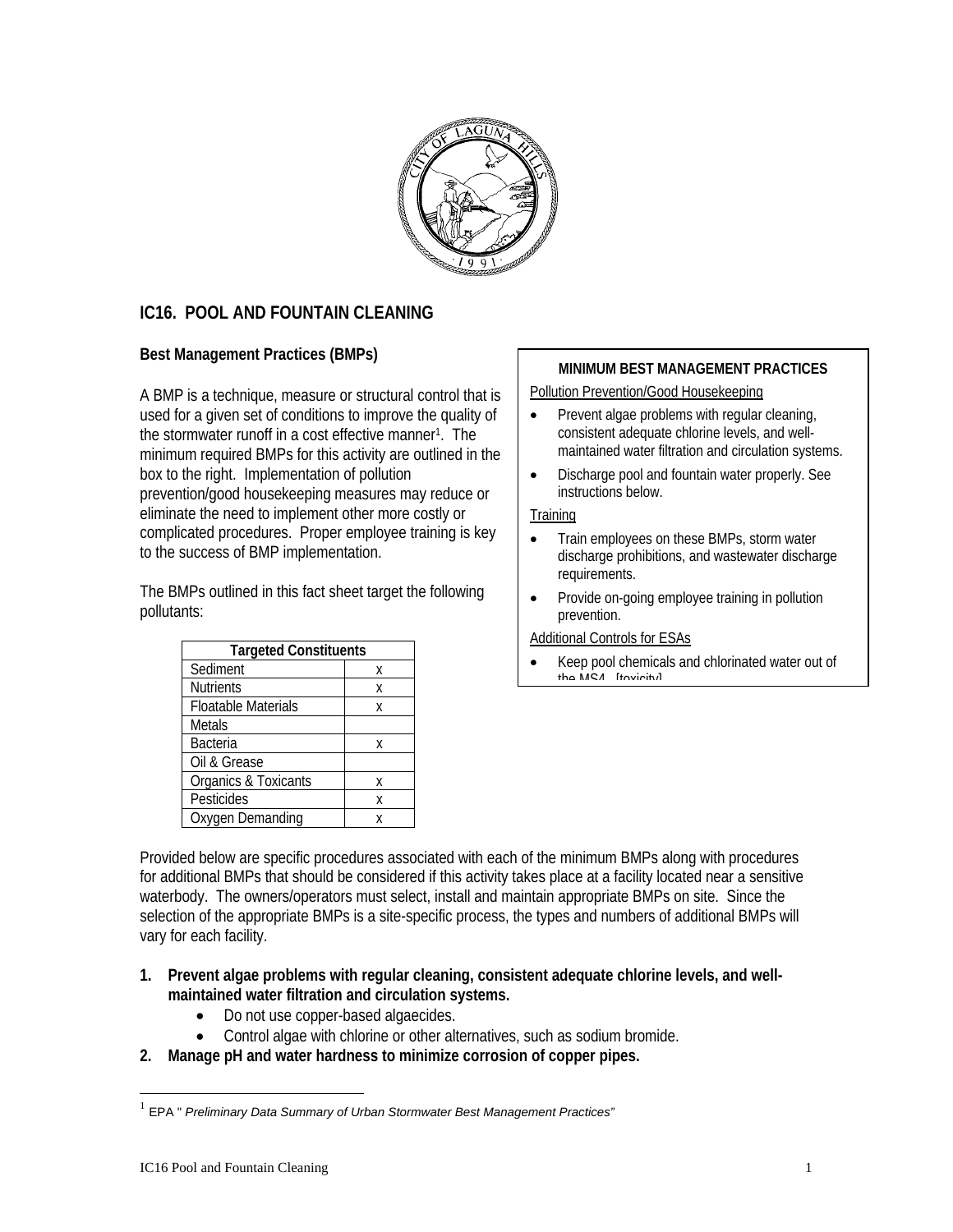- **3. Discharge pool and fountain water properly.** Consider hiring a professional pool-draining service to collect all pool water for off-site disposal. If this is not feasible, adhere to the following:
	- When draining pools or fountains, discharge to the sanitary sewer if possible.
		- o If draining a pool to the sanitary sewer, prevent backflow by maintaining an "air gap" between the discharge line and the sewer line (do not seal the connection between the hose and sewer line). Be sure to call the local sewer authority for guidance on flow rate restrictions, backflow prevention, and handling special cleaning waste (such as acid wash). Keep discharge flows to the low levels. Higher flow rates may be prohibited by local ordinance.
	- If the pool or fountain does not have a sanitary sewer connection or if no sewer cleanout is accessible, the pool or fountain water may be discharged to the street gutter with prior notification to the City of Laguna Hills and by following the procedures below. Call the Water Quality Inspector at (949) 707-2665 for notification.
		- o If water is dechlroinated with a neutralizing chemical or by allowing chlorine to dissipate for a few days (do not use the facility during this time), water may be discharged to the street gutter. Water must be tested prior to discharge to ensure that chlorine is not present. Use a pool test kit obtainable from your local pool supply store.
	- Provide drip pans or buckets beneath drain pipe connections to catch leaks. This will be especially pertinent if pool or spa water that has not been dechlorinated is pumped through piping to a discharge location.

# **4. Properly clean and/or dispose of filters.**

- Never clean a filter in the street or near a storm drain.
- Rinse cartridge filters onto a dirt area, and work filter residue into soil.
- Backwash diatomaceous earth filters onto dirt. Dispose of spent diatomaceous earth in the garbage. Diatomaceous earth cannot be discharged to surface waters, storm drainage systems, septic systems, or on the ground.
- If there is not a suitable dirt area, discharge filter backwash or rinsewater to the sanitary sewer if permitted to do so by the local sewering agency.

# **Training**

- **1. Train employees on these BMPs, storm water discharge prohibitions, and wastewater discharge requirements.**
- **2. Train employees on proper spill containment and cleanup.** 
	- Establish training that provides employees with the proper tools and knowledge to immediately begin cleaning up a spill.
	- Ensure that employees are familiar with the site's spill control plan and/or proper spill cleanup procedures.
	- BMP IC17 discusses Spill Prevention and Control in detail.
- **3. Train maintenance personnel on the proper techniques for testing chlorine levels and applying neutralizing chemicals.**
- **4. Establish a regular training schedule, train all new employees, and conduct annual refresher training.**
- **5. Use a training log or similar method to document training.**

# **Stencil storm drains**

Storm drain system signs act as highly visible source controls that are typically stenciled directly adjacent to storm drain inlets. Stencils should read "No Dumping Drains to Ocean".

# **References**